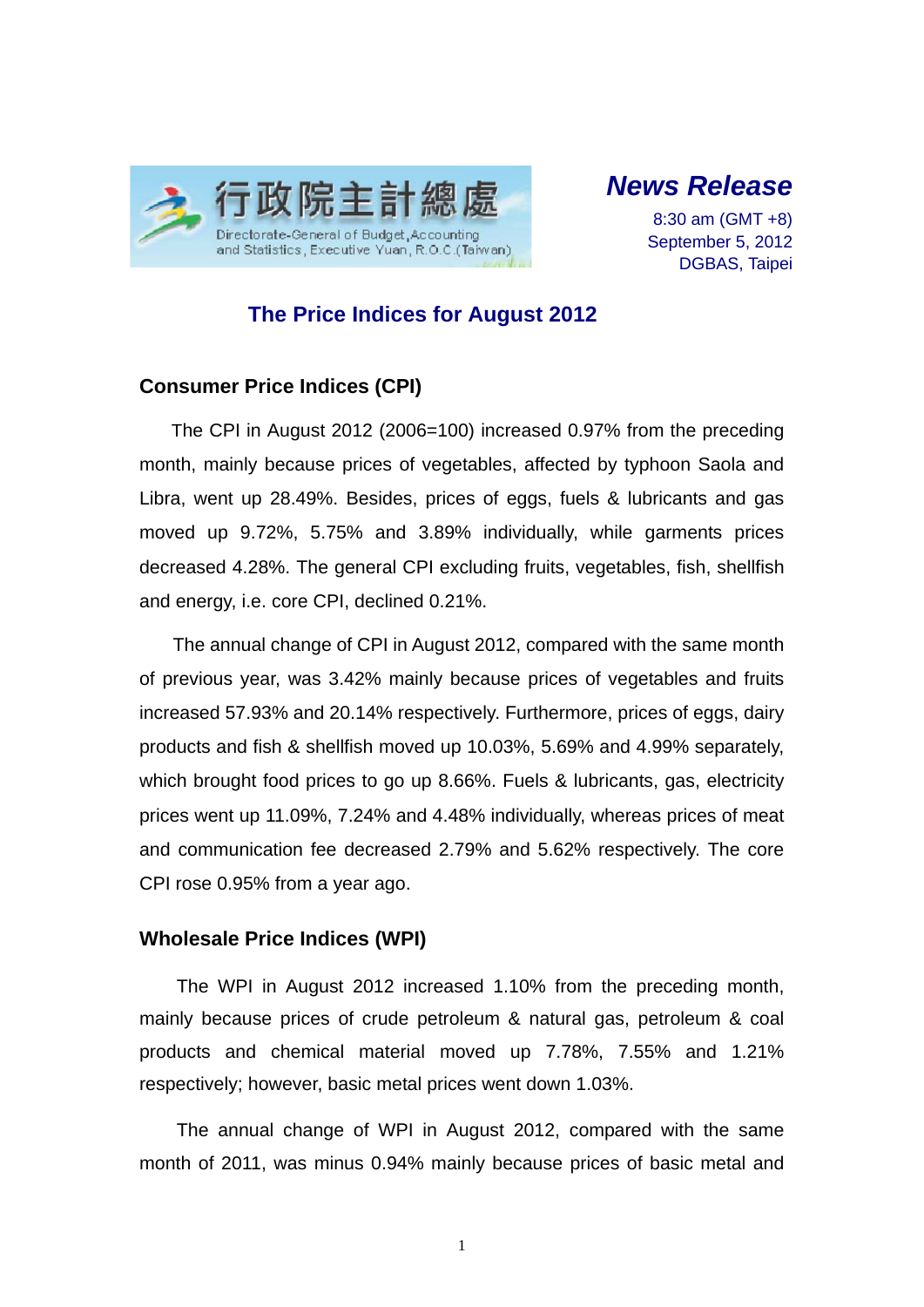chemical material decreased 11.56% and 11.36% individually, and imported iron sand moved to lower price level, which however was offset by higher prices of vegetables and crude petroleum. The WPI for domestic sales excluding imports fell 0.52%; import price index declined 1.08% and export price index moved down 1.24%.



#### **Statistical Tables**

Table1 The Changes of Consumer Price Indices Table2 The Changes of Wholesale Price Indices Table3 The Changes of Import Price Indices Table4 The Changes of Export Price Indices

#### **For Further Information:**

*Statistics Database:* http://eng.stat.gov.tw/ *DGBAS* news releases on the Internet: http://eng.dgbas.gov.tw/ *Tel:* +886-2-23803449; *Fax:* +886-2-23803465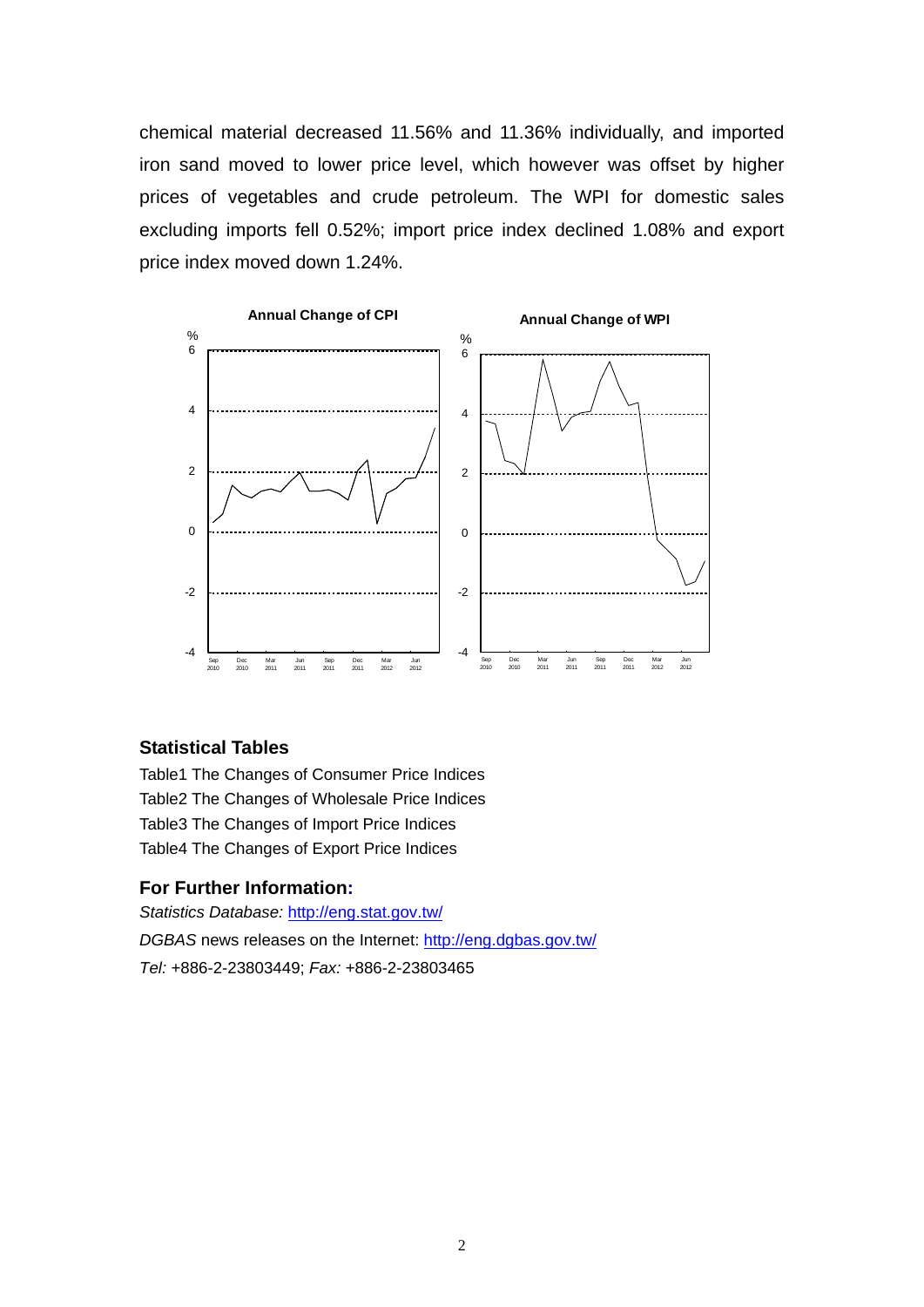## Table 1 The Changes of Consumer Price Indices

Aug. 2012

|                                             | Weight   | Index of     | Compared | Compared    | The First Eight  |
|---------------------------------------------|----------|--------------|----------|-------------|------------------|
|                                             | $(\%0)$  | Aug. 2012    | with     | with the    | Months of 2012   |
|                                             |          | $(2006=100)$ | Previous | Same        | Compared with    |
| Groups                                      |          |              | Month    | Month of    | the Same Period  |
|                                             |          |              | $(\% )$  | Previous    | of Previous Year |
|                                             |          |              |          | Year $(\%)$ | (%)              |
| General Index                               | 1,000.00 | 110.74       | 0.97     | 3.42        | 1.84             |
|                                             |          |              |          |             |                  |
| <b>Basic Group</b>                          |          |              |          |             |                  |
| 1. Food                                     | 260.82   | 124.35       | 3.02     | 8.66        | 4.39             |
| Cereals & Cereal Products                   | 19.72    | 123.90       | $-0.43$  | 2.92        | 2.93             |
| Meat                                        | 23.08    | 121.92       | $-0.19$  | $-2.79$     | $-2.60$          |
| Eggs                                        | 2.00     | 137.84       | 9.72     | 10.03       | 10.99            |
| Fish & Shellfish                            | 16.71    | 149.26       | 0.60     | 4.99        | 4.12             |
| Vegetables                                  | 24.81    | 163.73       | 28.49    | 57.93       | 33.72            |
| Fruits                                      | 27.59    | 116.70       | 1.76     | 20.14       | 1.90             |
| Dairy Products                              | 10.51    | 135.21       | 0.57     | 5.69        | 6.22             |
| Edible Oil                                  | 1.70     | 143.65       | $-3.46$  | $-1.98$     | 0.50             |
| 2. Clothing                                 | 41.72    | 107.61       | $-2.70$  | 2.01        | 2.88             |
| Garments                                    | 26.97    | 103.28       | $-4.28$  | 3.38        | 2.80             |
| 3. Housing                                  | 279.47   | 105.46       | 0.20     | 1.24        | 1.02             |
| <b>Residential Rent</b>                     | 185.40   | 101.74       | 0.06     | 0.71        | 0.54             |
| Household Operations <sup>1</sup>           | 14.53    | 96.47        | 0.04     | $-0.04$     | 0.09             |
| Water, Electricity & Gas Supply             | 36.87    | 123.78       | 1.12     | 4.74        | 3.33             |
| Gas                                         | 9.70     | 138.10       | 3.89     | 7.24        | 8.08             |
| Electricity                                 | 22.00    | 122.04       | 0.00     | 4.48        | 1.63             |
| 4. Transportation & Communication           | 140.42   | 105.49       | 1.65     | 1.88        | $-0.43$          |
| Fuels & Lubricants                          | 32.55    | 132.74       | 5.75     | 11.09       | 3.47             |
| <b>Communication Fee</b>                    | 31.77    | 82.14        | 0.00     | $-5.62$     | $-8.19$          |
| 5. Medicines & Medical Care                 | 47.41    | 110.54       | 0.00     | 0.67        | 0.78             |
| Medicines & Health Food                     | 10.62    | 132.40       | $-0.10$  | 0.29        | 1.04             |
| 6. Education & Entertainment                | 171.48   | 102.39       | $-0.30$  | 0.92        | 0.66             |
| <b>Educational Expense</b>                  | 111.25   | 98.24        | 0.05     | 0.02        | $-0.08$          |
| Entertainment Expense                       | 60.22    | 109.93       | $-0.88$  | 2.41        | 1.93             |
| 7. Miscellaneous                            | 58.68    | 113.33       | $-0.26$  | 2.34        | 2.22             |
| Tobacco & Betelnut                          | 14.65    | 137.06       | $-0.81$  | 3.43        | 3.99             |
| <b>Personal Care Services</b>               | 14.78    | 100.88       | 0.00     | 1.36        | 1.35             |
| <b>Commodity and Service Groups</b>         |          |              |          |             |                  |
| 1. Commodity                                | 437.11   | 117.73       | 2.15     | 6.48        | 3.28             |
| (Excluding Food)                            | 264.95   | 110.44       | 0.49     | 2.78        | 1.75             |
| Non-durable Consumer Goods                  | 299.12   | 126.67       | 3.30     | 8.92        | 4.30             |
| (Excluding Food)                            | 126.96   | 123.90       | 1.77     | 5.16        | 2.75             |
| Semi-durable Consumer Goods                 | 62.85    | 104.26       | $-1.92$  | 1.44        | 1.52             |
| Durable Consumer Goods                      | 75.14    | 91.52        | $-0.10$  | $-1.21$     | $-0.20$          |
| 2. Service                                  | 562.89   | 105.08       | $-0.05$  | 0.91        | 0.66             |
| Food                                        | 88.66    | 115.73       | 0.06     | 2.48        | 2.22             |
| Housing                                     | 209.54   | 101.38       | 0.08     | 0.66        | 0.50             |
| Transportation & Communication              | 76.99    | 96.21        | $-0.06$  | $-2.09$     | $-2.84$          |
| <b>Medical Care</b>                         | 33.02    | 104.68       | 0.03     | 0.87        | 0.67             |
| Education & Entertainment                   | 129.64   | 110.37       | $-0.34$  | 1.71        | 1.58             |
| Miscellaneous                               | 23.83    | 100.89       | 0.00     | 1.30        | 1.45             |
| Special Groups                              |          |              |          |             |                  |
| General Index Excluding Fruits & Vegetables | 947.60   | 109.15       | 0.09     | 1.59        | 1.16             |
| General Index Excluding Food                | 739.18   | 105.83       | 0.14     | 1.39        | 0.86             |
| General Index Excluding Fruits, Vegetables, |          |              |          |             |                  |
| Fish, Shellfish & Energy                    | 866.64   | 106.85       | $-0.21$  | 0.95        | 0.89             |

Note: 1.includes nannies, housecleaning expenses and services paid for keeping household running efficiently. 2.All data are subject to revision 3 months after original publication due to late reports and corrections by respondents.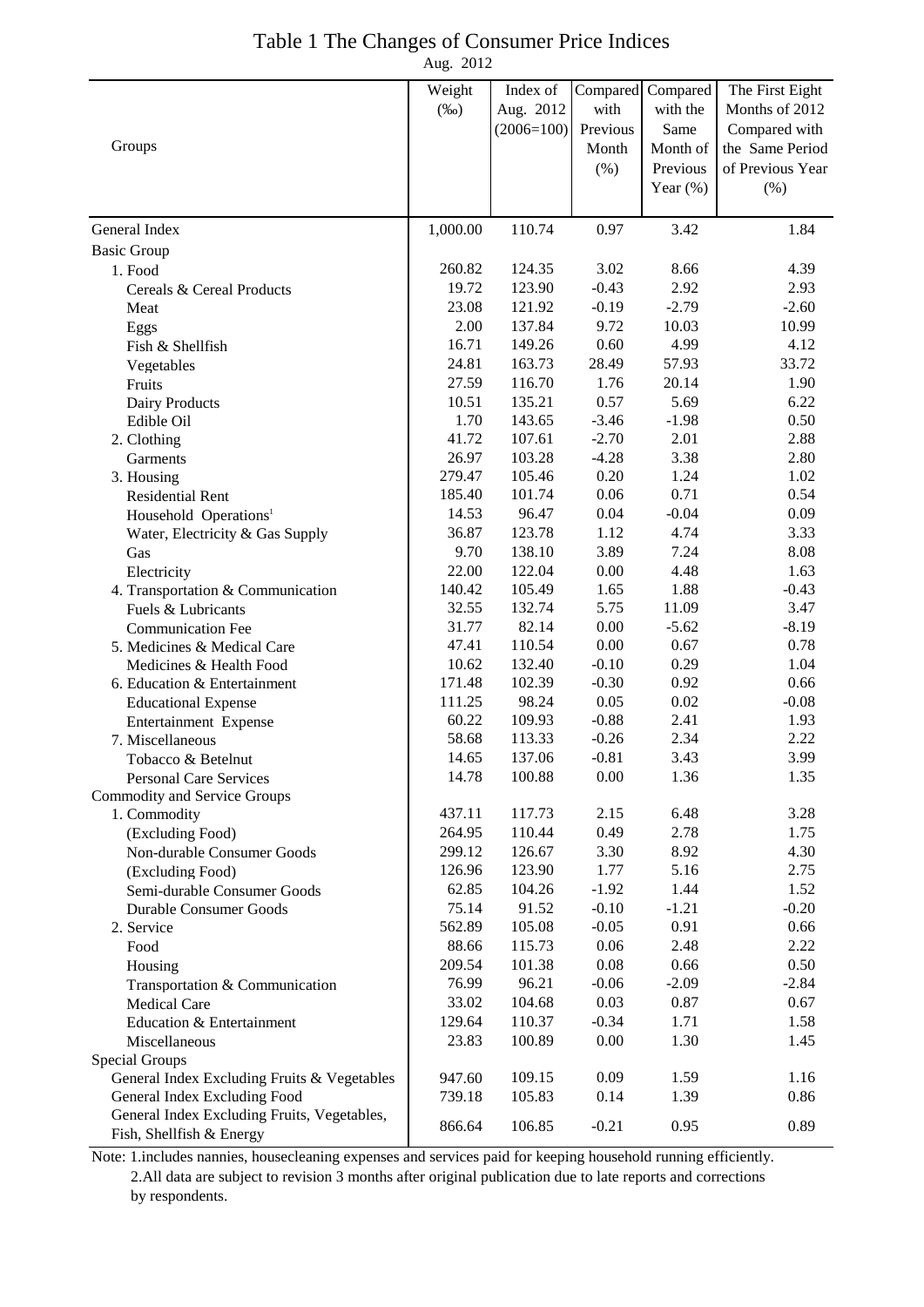### Table 2 The Changes of Wholesale Price Indices

Aug. 2012

| Groups                                           | Weight   | Index of Aug. | Compared | Compared    | The First Eight  |
|--------------------------------------------------|----------|---------------|----------|-------------|------------------|
|                                                  | $(\%0)$  | 2012          | with     | with the    | Months of 2012   |
|                                                  |          | $(2006=100)$  | Previous | Same        | Compared with    |
|                                                  |          |               | Month    | Month of    | the Same Period  |
|                                                  |          |               | (% )     | Previous    | of Previous Year |
|                                                  |          |               |          | Year $(\%)$ | (% )             |
| General Index                                    | 1,000.00 | 111.54        | 1.10     | $-0.94$     | 0.00             |
| <b>Domestic Sales Excluding Imports</b>          | 307.86   | 117.46        | 1.21     | $-0.52$     | $-0.97$          |
| Imports                                          | 327.09   | 122.32        | 1.50     | $-1.08$     | 0.81             |
| Exports                                          | 365.05   | 95.22         | 0.52     | $-1.24$     | 0.08             |
| <b>Basic Group</b>                               |          |               |          |             |                  |
| 1. Agriculture, Forestry, Fishing & Animal       |          |               |          |             |                  |
| <b>Husbandry Products</b>                        | 27.15    | 153.21        | 2.42     | 9.73        | 4.76             |
| (1) Farm Products                                | 12.87    | 155.26        | 5.52     | 24.28       | 6.29             |
| (2) Poultry & Livestock Products                 | 6.60     | 137.44        | 2.77     | $-3.16$     | $-6.84$          |
| (3) Forest Products                              | 0.41     | 112.20        | 4.66     | 8.31        | $-10.31$         |
| (4) Fishery Products                             | 7.27     | 163.09        | $-2.86$  | $-0.48$     | 12.13            |
| 2. Quarrying & Mineral Products                  | 57.59    | 169.88        | 5.78     | 2.30        | 4.92             |
| (1) Crude Petroleum & Natural Gas                | 45.78    | 166.45        | 7.78     | 6.05        | 7.11             |
| (2) Sand, Stone & Clay Quarrying                 | 2.56     | 103.30        | 0.40     | 1.84        | 2.03             |
| (3) Other Mineral Products                       | 9.25     | 210.27        | $-0.48$  | $-9.75$     | $-2.10$          |
| 3. Manufacturing Products                        | 890.99   | 104.66        | 0.56     | $-2.11$     | $-0.85$          |
| $(1)$ Foods                                      | 18.50    | 136.99        | 0.96     | 2.38        | 0.51             |
| (2) Beverages                                    | 5.34     | 107.23        | $-0.06$  | 3.13        | 3.26             |
| (3) Tobaccos                                     | 2.49     | 131.98        | $0.00\,$ | 7.07        | 8.31             |
| (4) Textile Products                             | 21.67    | 124.87        | $-1.64$  | $-2.86$     | $-4.68$          |
| (5) Wearing Apparel & Clothing Accessories       | 4.65     | 108.25        | 0.31     | 6.57        | 7.06             |
| (6) Leather, Fur & Related Products              | 4.97     | 117.51        | 0.56     | 3.97        | 5.17             |
| (7) Wood & Bamboo Products                       | 2.15     | 117.49        | $-0.16$  | 0.38        | 1.33             |
| (8) Pulp, Paper, Paper Products & Printed Matter | 15.11    | 114.36        | $-1.29$  | $-4.60$     | $-4.57$          |
| (9) Petroleum & Coal Products                    | 54.63    | 148.67        | 7.55     | 4.70        | 5.44             |
| (10)Chemical Material                            | 91.92    | 117.94        | 1.21     | $-11.36$    | $-6.92$          |
| (11) Chemical Products & Medical Goods           | 28.00    | 110.58        | $-0.03$  | $-1.47$     | 0.52             |
| (12) Rubber & Plastic Products                   | 22.42    | 117.41        | 0.38     | $-0.47$     | 1.53             |
| (13) Non-metallic Mineral Products               | 13.93    | 106.68        | $-0.95$  | 0.28        | 0.58             |
| $(14)$ Basic Metal                               | 84.77    | 110.07        | $-1.03$  | $-11.56$    | $-9.13$          |
| (15) Fabricated Metal Products                   | 42.26    | 109.40        | $-0.46$  | $-3.55$     | $-2.78$          |
| (16) Electronic Parts & Components               | 261.17   | 74.57         | $-0.16$  | 1.29        | 1.22             |
| (17) Computer, Electronic & Optical Products     | 64.22    | 76.86         | $-0.14$  | 1.69        | 2.83             |
| (18) Electrical Equipment                        | 34.70    | 108.97        | 0.27     | $-2.20$     | $-0.87$          |
| (19) Machinery & Equipment                       | 67.61    | 115.14        | 0.06     | 1.85        | 3.81             |
| (20) Transport Equipment & Parts                 | 34.78    | 111.36        | 0.05     | 1.74        | 2.18             |
| (21) Furniture & Fixtures                        | 5.20     | 111.50        | $-0.05$  | 3.39        | 4.42             |
| (22) Miscellaneous Products                      | 10.51    | 113.07        | $-0.36$  | 2.32        | 3.12             |
| 4. Water Supply, Electricity & Gas               | 24.28    | 147.47        | 0.97     | 10.18       | 4.23             |
| By Stage of Processing                           |          |               |          |             |                  |
| 1.Raw Materials                                  | 138.48   | 152.97        | 3.38     | $-3.43$     | $-0.84$          |
| 2. Intermediate Materials                        | 356.29   | 111.95        | 0.53     | $-1.47$     | $-0.97$          |
| 3. Finished Goods                                | 140.17   | 115.60        | 0.93     | 4.29        | 3.36             |
| (1) Capital Goods                                | 53.38    | 111.38        | 0.03     | 1.58        | 3.33             |
| (2) Consumer Goods                               | 86.79    | 117.68        | 1.46     | 5.92        | 3.37             |
| Special Groups                                   |          |               |          |             |                  |
| <b>Domestic Sales</b>                            | 634.95   | 119.70        | 1.36     | $-0.80$     | $-0.04$          |
| <b>Domestic Products</b>                         | 672.91   | 106.20        | 0.87     | $-0.87$     | $-0.45$          |
| Non-Heavy Chemical Industrial Products           | 166.01   | 115.65        | $-0.17$  | $-0.34$     | $-0.20$          |
| Heavy Chemical Industrial Products               | 724.98   | 102.16        | 0.76     | $-2.57$     | $-1.03$          |

Note: All data are subject to revision 3 months after original publication due to late reports and corrections by respondents.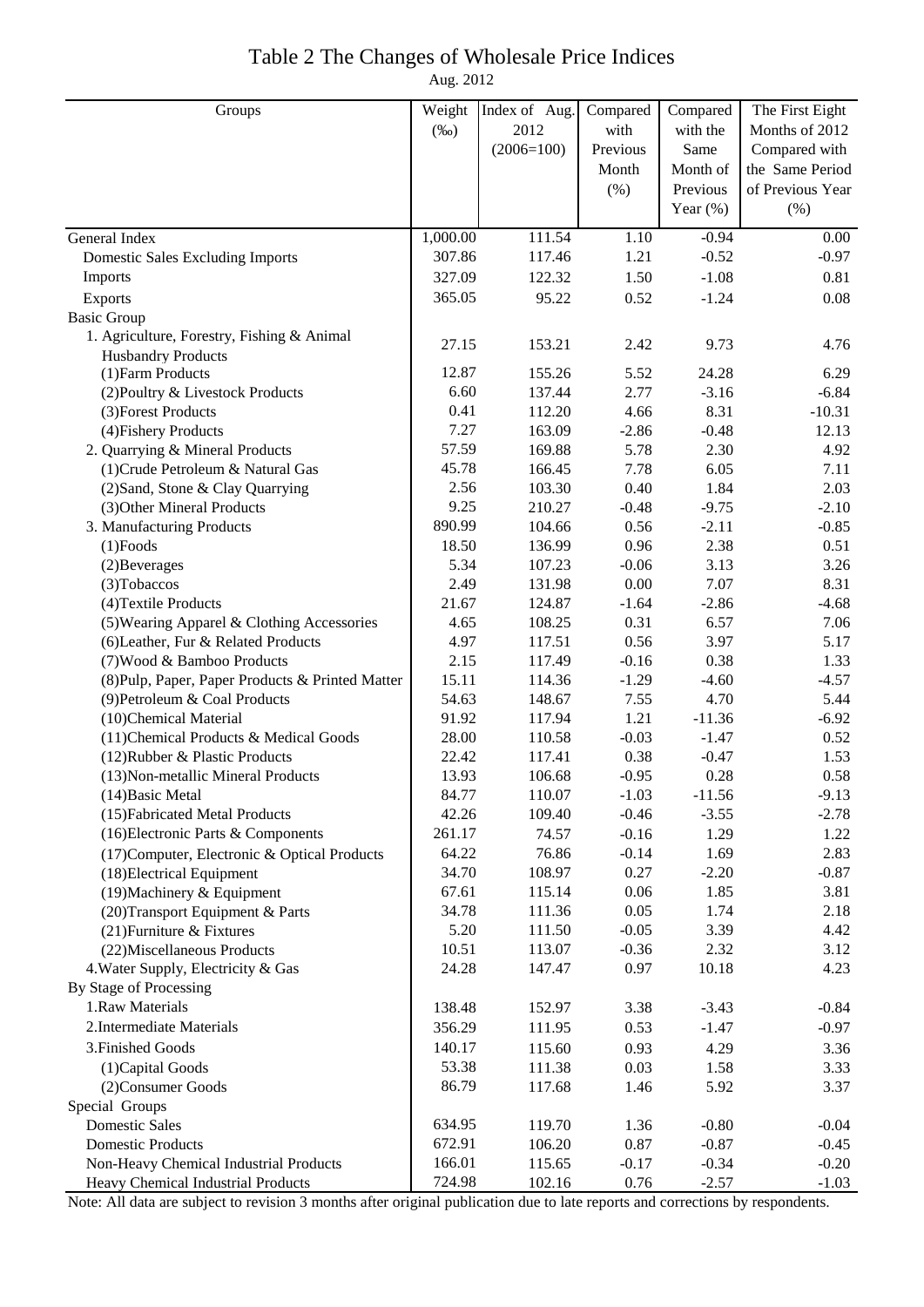## Table 3 The Changes of Import Price Indices

Aug. 2012

|                                                       | Weight<br>$(\%0)$ | Index of<br>Aug. 2012<br>$(2006=100)$ | Compared<br>with<br>Previous | Compared<br>with the<br>Same         | The First<br><b>Eight Months</b><br>of 2012        |
|-------------------------------------------------------|-------------------|---------------------------------------|------------------------------|--------------------------------------|----------------------------------------------------|
| Groups                                                |                   |                                       | Month<br>(% )                | Month of<br>Previous<br>Year $(\% )$ | Compared<br>with the<br>Same Period<br>of Previous |
|                                                       |                   |                                       |                              |                                      | Year $(\%)$                                        |
| Basic Group (on N.T.D. Basis)                         |                   |                                       |                              |                                      |                                                    |
| General Index                                         | 1,000.00          | 122.32                                | 1.50                         | $-1.08$                              | 0.81                                               |
| 1. Animal, Vegetable Products & Prepared<br>Foods     | 34.64             | 162.93                                | 0.95                         | 6.70                                 | 0.80                                               |
| 2. Mineral Products & Nonmetallic Mineral<br>Products | 208.51            | 169.32                                | 5.93                         | 0.93                                 | 4.45                                               |
| 3. Textiles & Textile Articles                        | 13.85             | 127.64                                | $-2.94$                      | $-10.07$                             | $-10.15$                                           |
| 4. Wood, Paper, Pulp & Articles Thereof               | 17.93             | 110.76                                | $-1.31$                      | $-5.48$                              | $-5.34$                                            |
| 5.Chemicals, Plastics, Rubber & Articles<br>Thereof   | 147.68            | 117.54                                | 0.07                         | $-5.85$                              | $-1.99$                                            |
| 6. Primary Metals & Articles Thereof                  | 118.38            | 109.40                                | $-1.12$                      | $-12.08$                             | $-9.54$                                            |
| 7. Machinery, Optical & Precision Instruments         | 166.28            | 115.11                                | 0.10                         | 1.61                                 | 3.66                                               |
| 8. Electronic Machinery                               | 258.41            | 82.14                                 | $-0.18$                      | 3.79                                 | 3.43                                               |
| 9. Transportation Equipment & Parts                   | 21.11             | 127.82                                | $-0.02$                      | 2.13                                 | 3.26                                               |
| 10. Miscellaneous Products                            | 13.21             | 121.28                                | $-0.34$                      | 2.29                                 | 1.81                                               |
| Basic Group (on U.S.D. Basis)                         |                   |                                       |                              |                                      |                                                    |
| General Index                                         | 1,000.00          | 132.84                                | 1.58                         | $-4.36$                              | $-1.59$                                            |
| 1. Animal, Vegetable Products & Prepared<br>Foods     | 34.64             | 176.96                                | 1.02                         | 3.14                                 | $-1.61$                                            |
| 2. Mineral Products & Nonmetallic Mineral<br>Products | 208.51            | 183.80                                | 6.00                         | $-2.43$                              | 1.98                                               |
| 3. Textiles & Textile Articles                        | 13.85             | 138.59                                | $-2.87$                      | $-13.07$                             | $-12.25$                                           |
| 4. Wood, Paper, Pulp & Articles Thereof               | 17.93             | 120.29                                | $-1.25$                      | $-8.62$                              | $-7.59$                                            |
| 5. Chemicals, Plastics, Rubber & Articles<br>Thereof  | 147.68            | 127.66                                | 0.13                         | $-8.98$                              | $-4.32$                                            |
| 6. Primary Metals & Articles Thereof                  | 118.38            | 118.89                                | $-1.05$                      | $-15.01$                             | $-11.68$                                           |
| 7. Machinery, Optical & Precision Instruments         | 166.28            | 124.98                                | 0.16                         | $-1.78$                              | 1.18                                               |
| 8. Electronic Machinery                               | 258.41            | 89.20                                 | $-0.11$                      | 0.34                                 | 0.97                                               |
| 9. Transportation Equipment & Parts                   | 21.11             | 138.77                                | 0.04                         | $-1.27$                              | 0.81                                               |
| 10. Miscellaneous Products                            | 13.21             | 131.68                                | $-0.27$                      | $-1.13$                              | $-0.61$                                            |

Note: All data are subject to revision 3 months after original publication due to late reports and corrections by respondents.